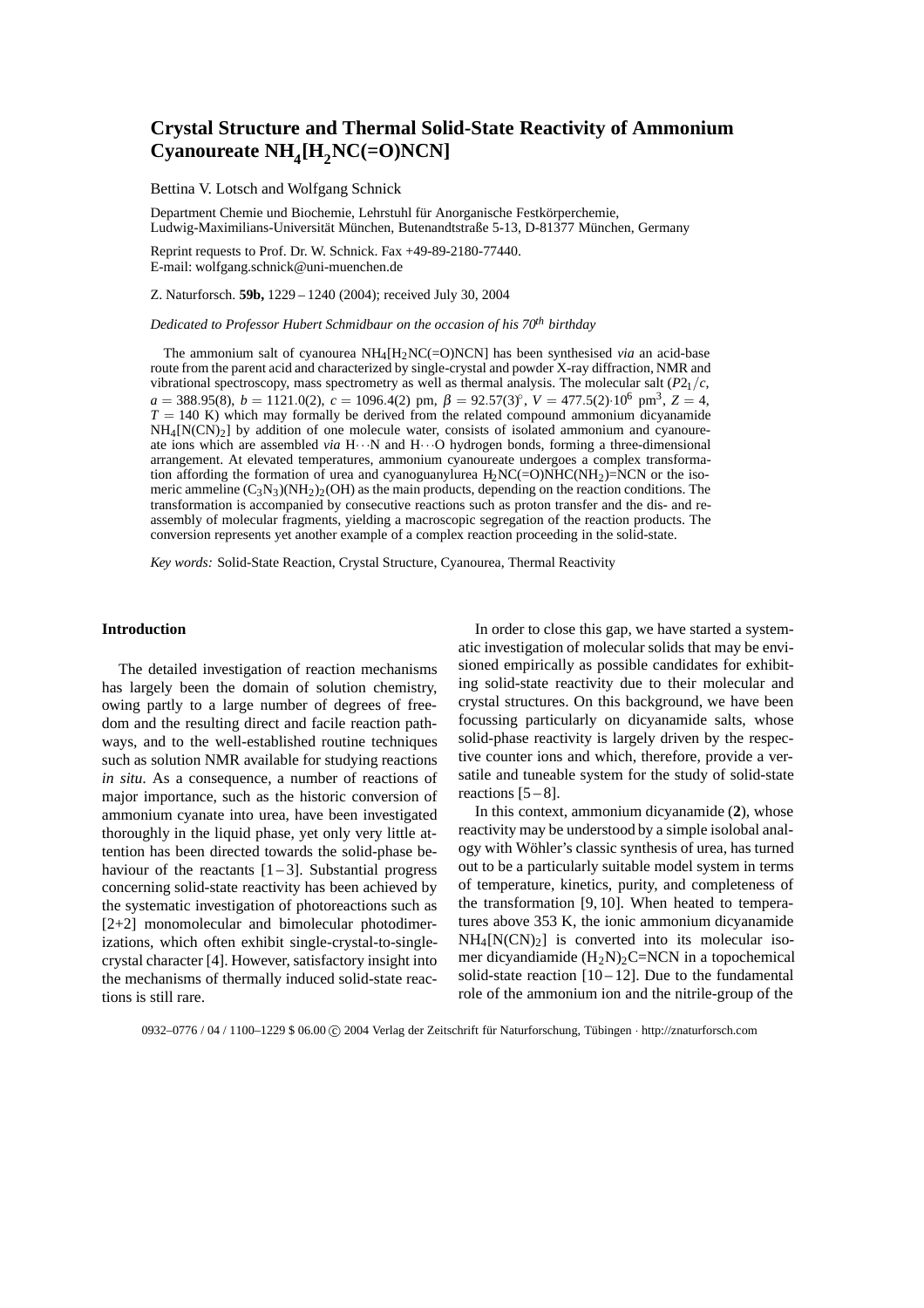

Table 1. Crystal data and structure refinement of  $NH_4[H_2NC(=O)NCN]$ .

| Empirical formula                                     | $C_2 H_6 N_4 O$                        |  |
|-------------------------------------------------------|----------------------------------------|--|
| Molar mass $\lceil \text{g-mol}^{-1} \rceil$          | 102.11                                 |  |
| Crystal system                                        | monoclinic                             |  |
| Space group                                           | $P2_1/c$ (no. 14)                      |  |
| T[K]                                                  | 140                                    |  |
| Diffractometer, monochromator                         | STOE STADI 4, graphite                 |  |
| Radiation $[\lambda / pm]$                            | Mo- $K_{\alpha}$ (71.073)              |  |
| Z                                                     | $\overline{4}$                         |  |
| $a$ [pm]                                              | 388.95(8)                              |  |
| $b$ [pm]                                              | 1121.0(2)                              |  |
| $c$ [pm]                                              | 1096.4(2)                              |  |
| $\beta$ [°]                                           | 92.57(3)                               |  |
| V $[10^6 \cdot pm^3]$                                 | 477.5(2)                               |  |
| Calculated density $[g\text{-cm}^{-3}]$               | 1.420                                  |  |
| Crystal size $[mm3]$                                  | $0.51 \times 0.29 \times 0.18$         |  |
| Absorption coefficient $\lceil \text{mm}^{-1} \rceil$ | 0.115                                  |  |
| Scan type                                             | $\omega$                               |  |
| F(000)                                                | 216                                    |  |
| Diffraction range [°]                                 | $2.60 < \theta < 28.02$                |  |
| Index range                                           | $-5 < h < 5$ ,                         |  |
|                                                       | $-14 \leq k \leq 14$ ,                 |  |
|                                                       | $-14 < l < 14$                         |  |
| Total no. reflections                                 | 6513                                   |  |
| Independent reflections                               | 1158                                   |  |
| Observed reflections                                  | 980 $(R_{\text{int}} = 0.0360)$        |  |
| Refined parameters / constraints                      | 89/0                                   |  |
| Corrections                                           | Lorentz, absorption,                   |  |
|                                                       | polarisation, extinction               |  |
| GOF on $F^2$                                          | 1.073                                  |  |
| Final R indices $ I  > 2\sigma(I) $                   | $R1 = 0.0297$                          |  |
|                                                       | $wR2 = 0.0769$                         |  |
| R Indices (all data)                                  | $R1 = 0.0397$                          |  |
|                                                       | $wR2 = 0.0829$ with                    |  |
|                                                       | $w = [\sigma^2 (F_0^2) + (0.0409P)^2]$ |  |
|                                                       | $+0.1113P$ <sup>-1</sup>               |  |
|                                                       | where $P = (F_0^2 + 2F_c^2)/3$         |  |
| Min./max. residual electron                           | $-0.193/0.203$                         |  |
| density $[e \cdot \hat{A}^{-3}]$ -0.193 / 0.203       |                                        |  |

Scheme 1. Molecular formulas of several compounds which are chemically or structurally related to the cyanourea structure: (**1**) ammonium cyanoureate, (**2**) ammonium dicyanamide, (**3**) cyanourea, (**4**) cyanoguanylurea, (**5**) cyanobiuret, (**6**) ammeline, (**7**) 1,3-dicarbamoylguanidine, (**8**) biuret, (**9**) ammelide, (**10**) guanidinium cyanoureate, (**11**) cyanocarbamoylguanidine, (**12**) [1-cyanoguanyl-3-guanyl]urea.

dicyanamide anion in this transformation, comparable systems with similar reactive groups were devised in order to address the question whether or not a core framework of molecular and structural presuppositions may be established, which underlies and directs the observed type of solid-state reactivity.

Among the potential candidates, ammonium cyanoureate (**1**) was found to be quite closely related to ammonium dicyanamide (**2**), from which it can formally be derived by addition of  $H<sub>2</sub>O$  to one of the nitrile-groups, thereby maintaining the ammonium ion and one nitrile-group as the reactive centres. Although the free acid cyanourea (N-cyanocarbamimidic acid) (**3**) has been mentioned as early as 1870 in the literature [13] and its molecular structure and reactivity has

been characterized  $[14 - 17]$ , crystal structure information is only available for the silver and, though incomplete, for the potassium salt of cyanourea [18, 19]. Studies on the behaviour of cyanourea in aqueous and organic solution reveal the susceptibility of cyanourea to intermolecular addition and consecutive decomposition reactions. In neutral and organic solution, different degrees of cyanoguanylurea (**4**) and cyanobiuret (**5**) are formed [20], whereas ammeline (**6**) (2,4-amino-6 hydroxy-1,3,5-triazine) and 1,3-dicarbamoylguanidine (**7**) are the main products in alkaline and acidic solution, respectively (Scheme 1) [21, 22].

On the background of our ongoing studies of the mechanistic aspects of solid-state reactions we are interested in the structure-reactivity relations of ammo-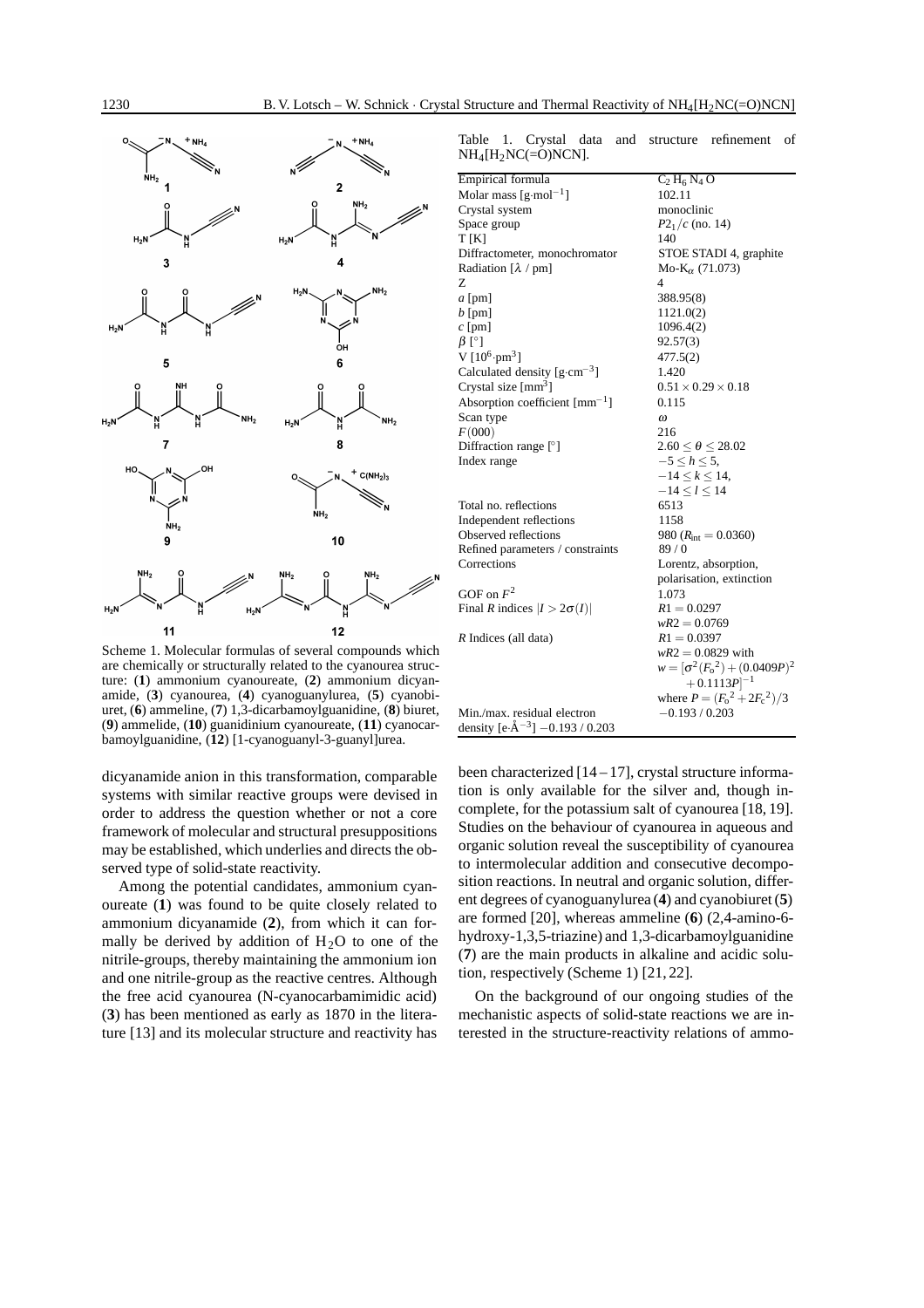

Fig. 1. Crystal structure of  $NH_4[H_2NC(=O)NCN]$ , view along  $[100]$ . Ellipsoids are drawn at the 70% probability level.

nium cyanoureate in the solid phase. In this contribution we report on the synthesis, characterization and Xray crystal structure of ammonium cyanoureate as well as its solid-state reactivity as compared to ammonium dicyanamide.

#### **Results**

### *Crystal structure*

Ammonium cyanoureate crystallizes in the space group  $P2_1/c$  (no. 14) with four formula units in the monoclinic unit cell. The anions are stacked in parallel chains along [001], forming a framework in which pairs of ammonium ions are embedded (Fig. 1).

As observed in the silver salt of cyanourea [18], the molecular structure of the essentially planar cyanourea anions exhibits a *cisoid* arrangement of the nitrile group and the oxygen atom, rendering the amide group *trans* to the nitrile moiety. The central nitrogen atom carries the negative charge without significant delocalisation into the nitrile group, which is consistent with the interatomic distances N2-C1 116.5 pm and C1-N3 130.7, corresponding to the localisation of the triple bond and, hence, to the molecular formula N $\equiv$ C-N-C(=O)NH<sub>2</sub> for the cyanoureate anion (Table 2).

The anions are hydrogen bonded *via* weak N2···H6 contacts (241.8 pm) between adjacent amide and nitrile

Table 2. Bond lengths (pm) and angles  $(\circ)$  for NH<sub>4</sub>- $[H<sub>2</sub>NC(=O)NCN].$ 

| 125.7(2)         | $N4-C2$    | 133.8(2)  |
|------------------|------------|-----------|
| 90(2)            | N4-H6      | 89(2)     |
| 116.5(2)         | $C1-N3$    | 130.7(2)  |
| 95(2)            | $N1-H2$    | 92(2)     |
| 91(2)            | $N1-H4$    | 91(2)     |
| 137.5(2)         |            |           |
| 121(1)           | $C2-N4-H6$ | 120(1)    |
| 118(2)           | $N2-C1-N3$ | 174.7(1)  |
| 109(2)           | $H1-N1-H3$ | 108(2)    |
| 109(2)           | H1-N1-H4   | 108(2)    |
| 110(2)           | H3-N1-H4   | 113(2)    |
| 115.61(9)        | $O1-C2-N4$ | 121.9(1)  |
| 123.90(9)        | $N4-C2-N3$ | 114.23(9) |
| Hydrogen bonding |            |           |
| 200(2)           | $N1-H1-N2$ | 167(2)    |
| 191(2)           | N1-H2-O1   | 163(2)    |
| 199(2)           | $N1-H3-N3$ | 170(2)    |
| 203(2)           | N1-H4-O1   | 157(2)    |
|                  |            |           |



Fig. 2. Coordination sphere of the ammonium ion in  $NH_4[H_2NC(=O)NCN]$ . The hydrogen bonding network is indicated by dotted lines. Ellipsoids are drawn at the 70% probability level.

groups along [001], and *via* medium strong  $N2 \cdots H5$ contacts (216.1 pm) along [001], [0 $\bar{1}$ 1] and [011].

The ammonium ion exhibits slight deviations from the ideal tetrahedral symmetry with H-N-H bond angles between 108 and 113◦ (Table 2). The cation is coordinated by three pairs of anions, of which one pair is doubly coordinated *via* O1 and N2, forming an inner coordination sphere that resembles an irregular heptahedron. The six closest cation(N1)-anion contacts range between 280 and 346 pm, involving O1  $(3\times)$ , the central nitrogen N3  $(2\times)$  and the terminal nitrogen N2  $(1\times)$ . The cation-anion assembly is characterized by four medium-strong hydrogen bonds in the range from 191 to 203 pm, where two donors are oxygen and two are nitrogen atoms (bridging and terminal) (Fig. 2).

The temperature behaviour of the lattice parameters and cell volume of ammonium cyanoureate is dis-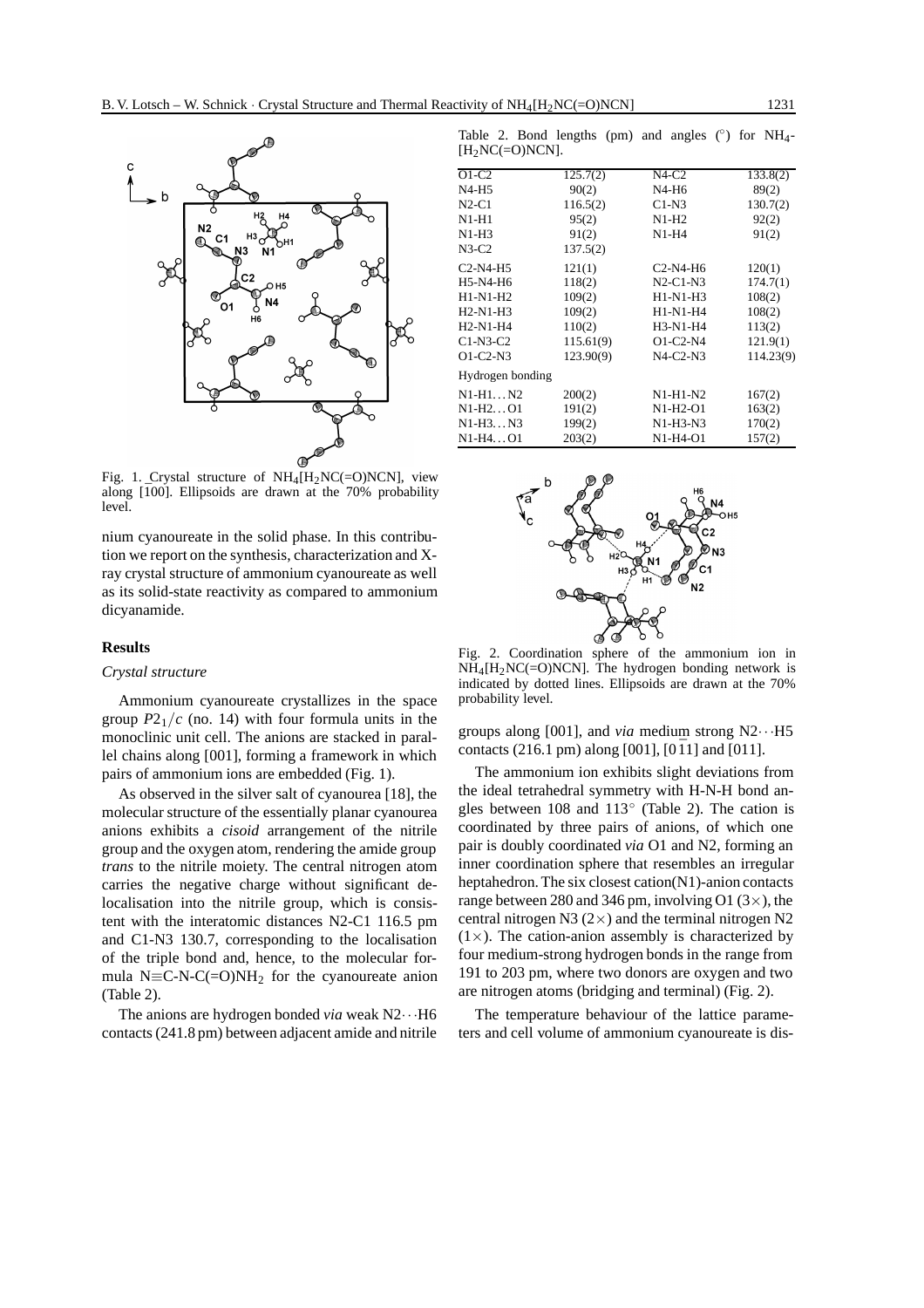

Fig. 3. Temperature dependence of the lattice parameters (left *y*-axis) and cell volume (right *y*-axis) in NH4[H2NC(=O)NCN] as determined by X-ray powder diffraction between 150 and 293 K. The contraction of the *c*-axis with rising temperature indicates a negative thermal expansion coefficient, giving rise to an anomalous temperature behaviour.

played in Fig. 3. As evidenced by the negative slope of the curve pertaining to the crystallographic *c*-axis, the latter exhibits a negative coefficient of expansion, resulting in an anomalous thermal behaviour in the investigated temperature range. In contrast, the cell volume increases with temperature. This phenomenon is paralleled by ammonium dicyanamide [11, 12], which also exhibits a contraction of the *c*-axis with rising temperature. In spite of the formal similarity considering the symmetry and temperature characteristics of the structural parameters, the inner coordination sphere and the arrangement of the ions in the unit cells of the two structures differ. The question at issue in case of a solid-state transformation is the nature of the product determining factor, which may either be the extended solid-state arrangement of the ions as determined by the pre-organisation of the molecules in the unit cell and packing effects, or the thermodynamic driving force generating the energetically most favoured product (*i. e.* molecular structure) irrespective of the crystallographic conditions ("solution-like" conditions), or the co-action of both factors. This issue will be considered in detail in the following chapters.

#### *Thermal analysis*

Since a comprehensive description of the solidphase reactivity of ammonium dicyanamide had been given previously [12], a comparative investigation of the thermal behaviour of the title compound seemed to be particularly intriguing. The first question that had to be addressed was whether reactivity in the solid state is likely to occur in this system, or if melting or complex decomposition are the prevailing temperature re-



Fig. 4. DSC heating and cooling curve (inset) of  $NH_4[H_2NC(=O)NCN]$  recorded between RT and 800 K with a heating (cooling) rate of 0.5 K min−1.

sponses. As a primary step, large crystals of ammonium cyanoureate (**1**) were investigated under a microscope during thermal treatment of the sample up to 453 K. This procedure did not affect the bulk crystal shape, yet led to a continuous clouding of the initially clear crystal together with a keying of the surface and simultaneous softening of its consistency, thereby indicating the conversion into polycrystalline material or potential solid-state reactivity to occur.

DSC and DTA/TG measurements indicate significant differences in the thermal behaviour of ammonium cyanoureate depending on the heating and pressure conditions, thereby rendering the course of the thermal reactivity a complex interplay between the latter variables. The DSC curve for a sample heated continuously up to 773 K in a closed aluminium crucible (heating rate 0.5 K min<sup>-1</sup>) displays a weak and broad exothermic signal at 355 K, followed by a sharp exothermic signal (onset 385 K), which is preceded in some cases by an endothermic deflection of the baseline. Between 390 and 463 K, a complex series of thermal events is observable (Fig. 4). The main product recovered after the above thermal treatment is urea together with ammeline (**6**) as proved by X-ray powder diffraction, a frequently encountered decomposition product of C-N-O materials [20, 22 – 24].

It is known from the literature that ammeline (**6**) is formed to a small extent at temperatures above 498 K as a minor decomposition product of urea besides the main products biuret (**8**), cyanuric acid, ammelide (**9**), and melamine [25]. At temperatures below 473 K, however, the formation of ammeline by urea decomposition is negligible, suggesting a different source of ammeline in the present case.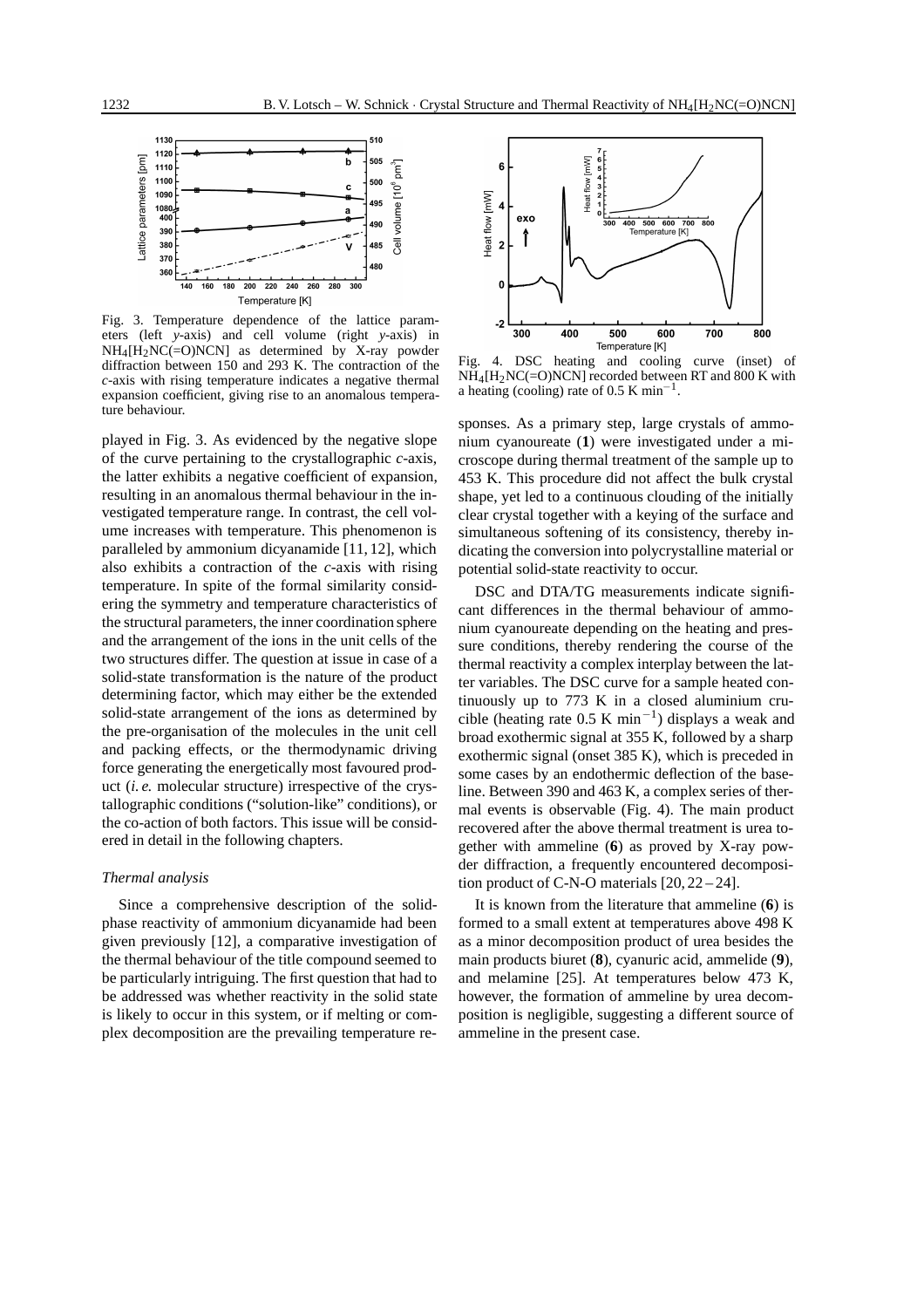

5. Isothermal TG and DTA heating curves of  $NH_4[H_2NC(=O)NCN]$  recorded at 358 K. The weight of the sample was 21.97 mg.

If the above heating experiment is conducted in an Al<sub>2</sub>O<sub>3</sub> crucible open to the atmosphere ( $\leq 1$  K min<sup>-1</sup>), the products differ substantially from those obtained under DSC conditions. No ammeline formation is observed, whereas urea is detected in all product mixtures obtained below  $\approx$  425 K (at higher temperatures sublimation of urea occurs). Above 473 K the products are transformed into amorphous graphitic C-N materials.

If the sample is heated to 358 K (1 K min<sup>-1</sup>) in unsealed  $Al_2O_3$  crucibles and annealed for 40 h, no thermal event is recorded (DTA) in spite of the ongoing transformation of the sample as evidenced by X-ray powder diffraction. The powder pattern of the product phase recovered after 40 h is largely identical to that obtained in the heating experiments. The TG curve shows a continuous mass loss, which decreases after 5 h at 358 K where it amounts to  $\approx$  9.1%. Most likely, the observed mass loss is due to the formation of ammonia. When annealing further the curve flattens, yet the mass loss continues beyond the end of the measurement after 40 h where it has added up to 16.8% (Fig. 5).

The number of products obtained by reaction in an open system is very sensitive to only slight variations of the reaction conditions and may in the most unfavourable case lead to a complex mixture of side phases along with the main products. In the following, the thermal behaviour under optimised isothermal conditions (358 K, pressure equalisation), leading to a minimum of products, will be considered in detail.

#### *High temperature X-ray diffraction*

The *in situ* observation of the phase transformation by means of variable temperature X-ray powder



Fig. 6. Variable temperature X-ray powder diffraction patterns of  $NH_4[H_2NC(=O)NCN]$  recorded at 358 K for 20 h. The measuring time for each diffractogram  $(7 - 15.5° 2\theta)$ was 11 minutes and the heating rate up to the starting temperature 5 K min<sup>-1</sup>. The starting material and products are indicated at the right margin.

diffraction further approves the absence of melting under controlled temperature conditions.

When heated isothermally at 358 K for several hours, the onset of the phase transformation is observed after 8 h (Fig. 6). As indicated by the comparatively long coexistence of the starting material and product phases  $(2 h)$ , the reaction kinetics of the phase transformation may qualitatively be assessed as relatively slow. The transformation onset and rate increase exponentially by raising the transformation temperature, the crystallinity of the product however being correlated inversely with the annealing temperature. When compared to ammonium dicyanamide, whose optimum transformation temperature is between 368 and 373 K, the temperature characteristics for the transformation process of the two compounds is quite similar, which may suggest the ammonium ion to play a decisive role for the solid-state reactivity in both salts.

Due to the moderate crystallinity of the product phase, indexing of the powder patterns was not successful. By comparison, a part of the reflection lines could again be attributed to urea as observed in the heating experiments in a closed vessel, yet all other components could not be identified from the heterogeneous product phase by X-ray diffraction methods. Therefore, the identification of the products was attempted by complementary analytical methods, which was however complicated by the poor solubility of a large fraction of the product phase in water or organic solvents apart from DMSO.

In accord with the above observations, a series of single-crystal X-ray diffraction measurements con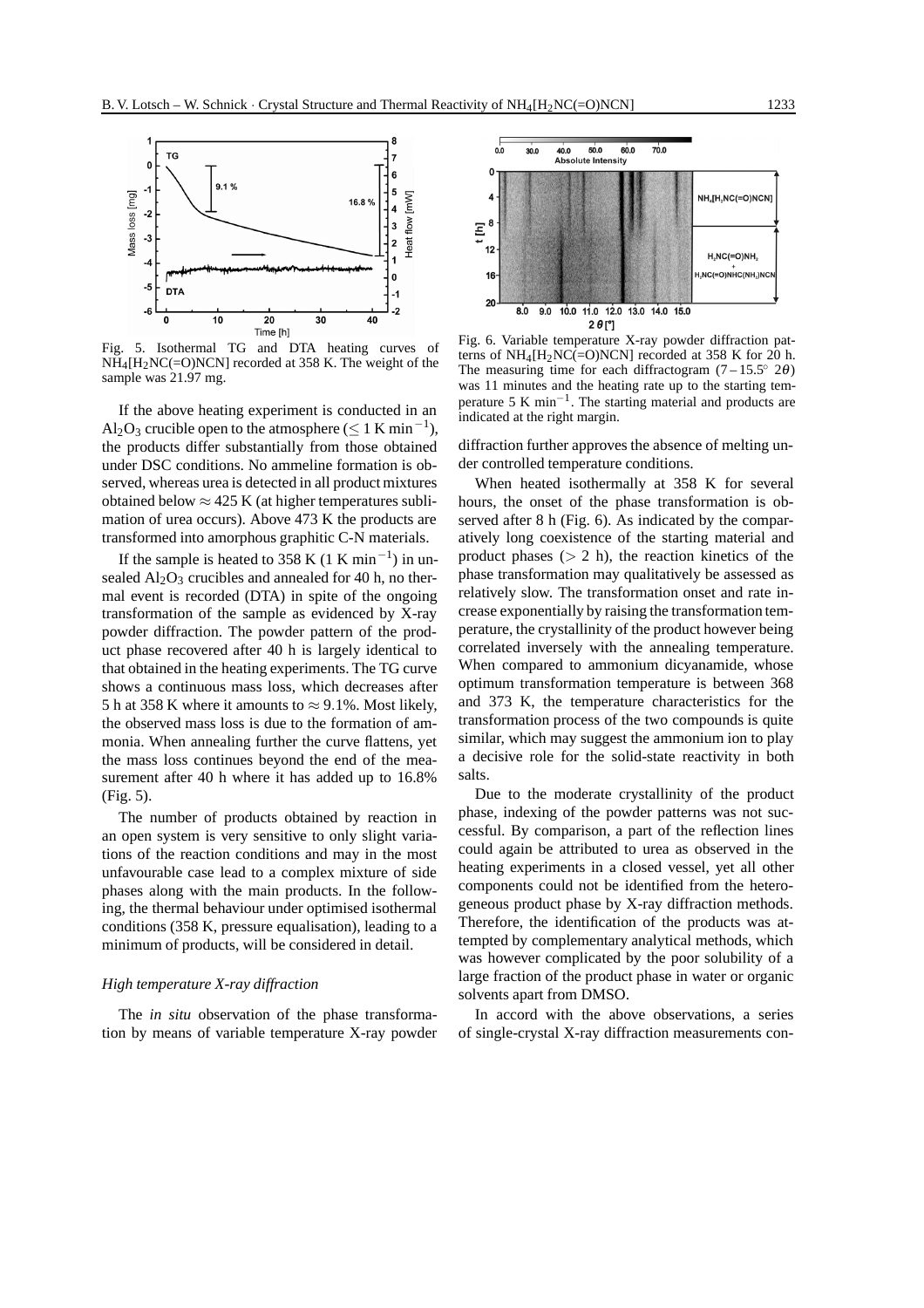ducted isothermally at 348 – 351 K confirm the conversion of a single crystal of  $NH_4[H_2NC(=O)NCN]$ into polycrystalline material after approx. 14 days. The transformation is indicated by the complete disappearance of the reflections and the emergence of Debye-Scherrer rings. The refinement of the data sets reveals the occupation factor of N1 (ammonium nitrogen) to be smaller than one  $(0.89 < \text{soft (N1)} < 0.93)$ , suggesting a slight tendency towards the release of ammonia without effecting a collapse of the structure. In order to fulfil the criterion of electro-neutrality, an intermolecular proton transfer to the anion must occur, leading to a small yet undetectable fraction of the free acid cyanourea, which may be incorporated statistically into the parent structure. Allowing the site occupation factor for N1 to be smaller than  $1 \approx 0.944(6)$ ) for the data set collected at 140 K also slightly improved the refinement. This finding may further corroborate the occurrence of an energetically favoured static disorder due to facile proton exchange reactions in the solid state even at low temperatures, which is accompanied by the loss of small amounts of ammonia.

## *Vibrational spectroscopy*

In accordance with the IR spectra of the transformation product the presence of urea in the product mixture is corroborated, indicated by the intense absorption lines around 1664, 1620 and 1450 cm<sup>-1</sup> (Fig. 7, middle). Principally, the appearance of the product spectrum suggests the conservation of the majority of molecular fragments as compared to ammonium cyanoureate, since the presence and location of the ab-



Fig. 7. IR spectra of ammonium cyanoureate (top), the decomposition product obtained at 358 K (middle) and cyanoguanylurea (bottom), recorded in a range from 4000 – 400 cm−<sup>1</sup> at room temperature.

sorption bands pertaining to the N-H, C=O and C $\equiv$ N moieties are not significantly altered upon transformation.

This is indicative of the core of the starting material to stay intact and, in particular, a nucleophilic attack of ammonia at the nitrile carbon as observed in ammonium dicyanamide to be most unlikely due to the still clearly visible nitrile band in the product spectrum. Owing to the product mixture and the appearance of several minor bands and band shifts, the complexity of the spectrum is increased. Among the newly emerged bands are signals at 2199 / 2159 cm<sup>-1</sup> and 1703, 1499, 1346, 1136, 1079, 972, 739, 674, 635, and 458 cm<sup>-1</sup>. In order to establish the identity of the missing product components, the IR data are not sufficient and need to be complemented by other spectroscopic data.

## *NMR spectroscopy*

 $1$ <sup>1</sup>H and  $13$ C spectra of a range of products that were obtained under varying temperature conditions were recorded in  $DMSO-d<sub>6</sub>$  solution at ambient temperature. The <sup>13</sup>C NMR spectrum of the product obtained after optimisation of the reaction parameters, which consequently exhibits the highest degree of purity, shows three signals at 160.2, 156.0 and 116.8 ppm (Fig. 8). In some cases signals at 167.1, 158.6, and 124.3 ppm are also present, whose intensities strongly depend on the thermal history of the sample.

When the spectral region between 150 and 170 ppm is visualised enlarged, the splitting of the signal at 160 ppm becomes evident. Comparison with the



product of ammonium cyanoureate recorded in DMSO-d6 solution at 293 K. The region between 150 and 163 ppm is shown enlarged in the inset.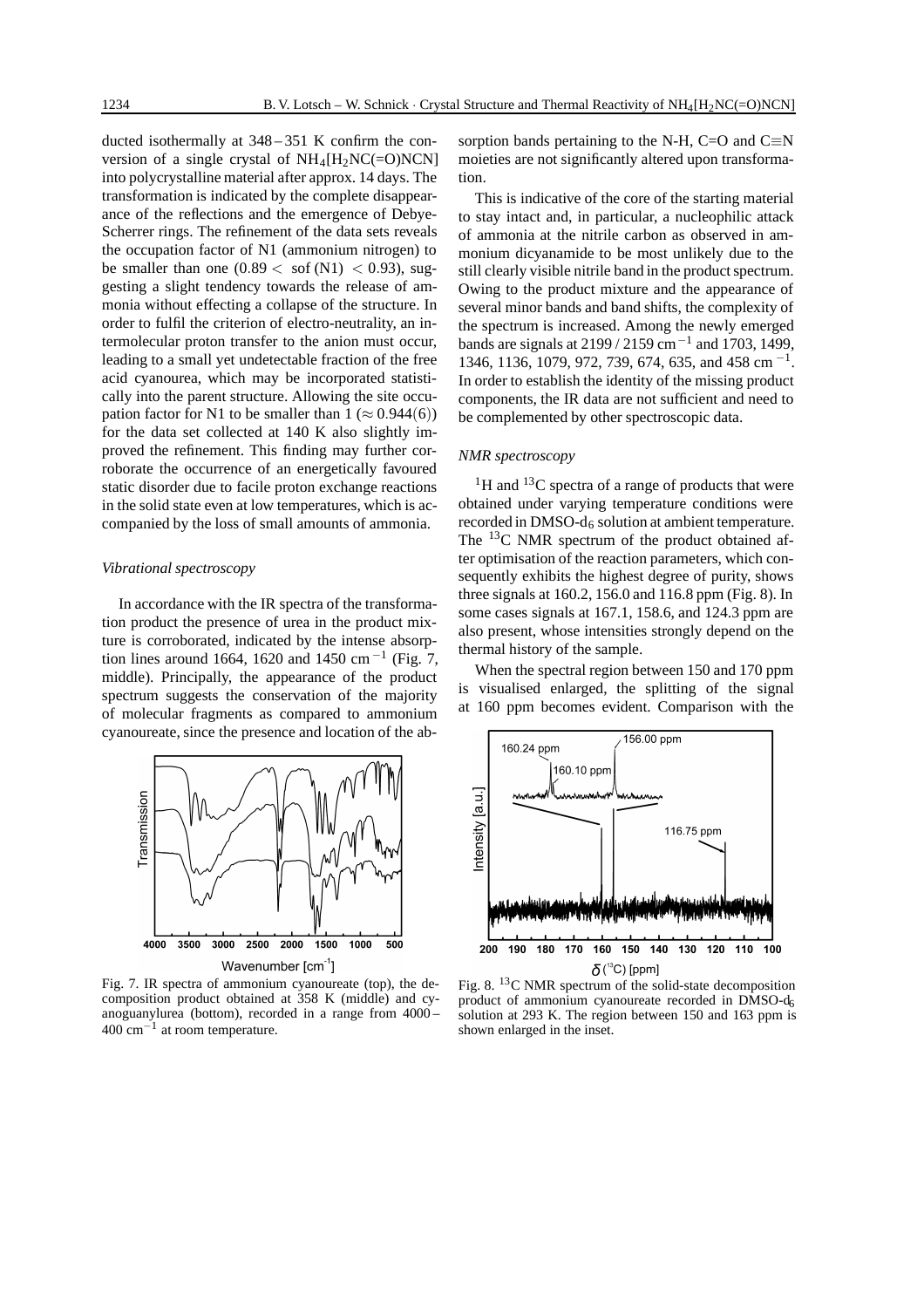

Fig. 9. 1H NMR spectrum of the solid-state decomposition product of ammonium cyanoureate recorded in DMSO-d<sub>6</sub> solution at 293 K. The  ${}^{1}H$  spectrum of cyanoguanylurea is shown in the inset; the asterisk denotes an unknown impurity.

 $13<sup>C</sup>$  NMR spectrum of urea permits the assignment of one of the signals at 160 ppm to urea. The signal around 117 ppm is easily attributed to a nitrile carbon atom, whereas chemical shifts of the signals at 156, 158 and 160 ppm are characteristic of amide- or amino(imino)methyl-groups with  $sp^2$ -hybridized carbon atoms. The signals at 167 and 124 ppm are identical with the  $^{13}$ C chemical shifts of ammonium cyanoureate, yet are also observed when no ammonium ion is detectable by  $14N / 15N NMR$  spectroscopy. The  $\rm{^1H}$  spectrum of the product typically exhibits six signals at 5.40, 6.47, 7.13, 8.20, 8.71, 9.45 ppm and an impurity at 6.08 ppm, where the signal at 5.40 ppm can again be attributed to urea (Fig. 9). In several spectra, the signal around 7 ppm is superposed by a broad feature, indicating fast exchange of acidic N-H protons as typically observed for ammonium or guanidinium ions. Simultaneously, a medium intense signal at 5.10 ppm is present, which is close to the  $NH<sub>2</sub>$  protons of ammonium cyanoureate. The integrated intensities of the five major resonances, which appear in the region of both acidic and non-acidic NH and  $NH<sub>2</sub>$  groups, are approximately equal.

Based on the spectroscopic information sketched above the molecular structure of the missing product components may be derived:

Apart from urea, the major NMR signals indicate the formation of the isomeric urea derivatives cyanoguanylurea ([(cyanoamino)iminomethyl] urea) (**4**, **4a**) or [N-cyanocarbamoyl]-guanidine (**11**,



Scheme 2. Conformational isomers of cyanoguanylurea (**4**), (**4a**) and cyanocarbamoylguanidine (**11**) and (**11a**). Intramolecular hydrogen bonding is indicated by dashed lines.

**11a**), which are sketched in Scheme 2. Exemplarily, two possible conformational or tautomeric isomers of each compound are shown, which are supposed to be particularly favoured energetically if intramolecular hydrogen bonding is possible ("chelate effect"). Some spectra can only be interpreted conclusively by assuming the guanidinium salt of cyanourea (**10**) to be present in the product mixture along with the above main products. Thus, the presence of the  $^{13}$ C signals at 158 (cation), 167 and 124 ppm (anion), as well as the sharp  ${}^{1}H$  signal around 5 and the broad signal at 7 ppm can be explained without invoking the presence of small portions of unreacted starting material.

## *Mass spectrometry*

The structural picture outlined above may be corroborated by mass spectrometry. Spectra obtained by Direct Electron Ionisation (DEI+) clearly contain peaks at  $m/z$  60 and 127, which can be assigned to the two main products urea and cyanoguanylurea (**4**) or cyanocarbamoylguanidine (**11**). The molecular peaks are supplemented by peaks at 111 [M- $NH_2]^+$ , 84 [M-HNCO]<sup>+</sup>, 44 [M<sub>urea</sub>-NH<sub>2</sub>]<sup>+</sup> and 43  $[M-(H_2N)_2CNCN]^+$  and  $[M_{\text{urea}}-NH_3]^+$ , belonging to molecular fragments of the parent mass peaks. DEI+ spectra of some decomposition products further contain weak peaks at  $m/z$  169 and 152, which are consistent with the molecular structure of [1-cyanoguanyl-3-guanyl]urea (**12**). Although the formation of the latter as a result of thermal decomposition reactions during sample evaporation cannot be excluded, the presence of small amounts of **12** in the initial product mixture must be assumed and may be corroborated by the observation of additional NMR signals in some product samples. Some spectra exhibit signals at *m/z* 126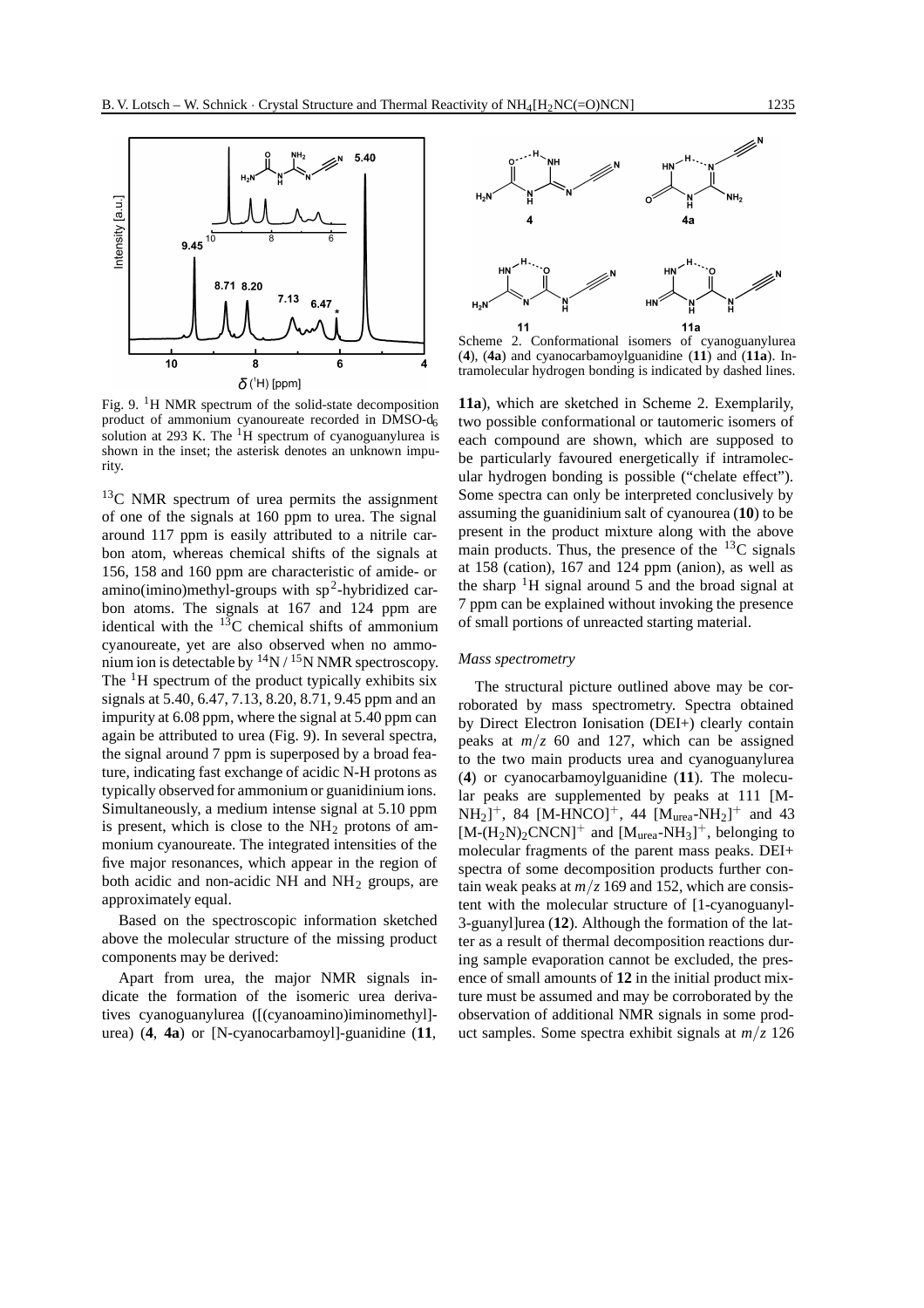and 85, which are larger than the expected isotope peaks of 127 and 84, respectively. These peaks may be attributed to the trimerization of the intermediately formed cyanamide  $H_2NCN$  to melamine and to the corresponding decomposition products, or to the  $[M-H]$ <sup>+</sup> peak of  $m/z$  127. No mass spectroscopic evidence is found for the formation of cyanobiuret (**5**), which was claimed to occur as a by-product in the decomposition of cyanourea in solution [20]. Mass spectra recorded in the FAB<sup>+</sup> mode contain a large signal at  $m/z$  60, whereas FAB− spectra show the presence of an anion with  $m/z$  84. These findings are fully consistent with the assumption of guanidinium cyanoureate  $(m/z_{\text{cation}})$ 60,  $m/z_{\text{anion}}$  84) to be formed under certain conditions as a minor conversion product.

As to the identity of the main transformation product, several reasons can be cited as evidence for cyanoguanylurea (**4**) to represent the appropriate molecular structure, yet the formation of small fractions of **11**, depending on the temperature conditions, cannot be excluded:

Foremost, the decomposition of cyanourea or a mixture of the potassium salt of cyanourea with the parent free acid in aqueous solution was reported to entail the formation of cyanoguanylurea (**4**, **4a**) as the major product [20]. In order to compare the solid-state transformation product with that obtained in aqueous solution, a mixture of ammonium cyanoureate and cyanourea in a 3:1 ratio were reacted in water at 308 K for 7 – 10 days. Both the X-ray powder pattern as well as the  ${}^{1}$ H and  ${}^{13}$ C NMR spectra of the above product correspond to those of the solid-state decomposition product, neglecting the reflections / signals due to urea present in the latter (Figs 8 and 9). Additionally,  $^{15}N$ spectroscopic investigations of the sample synthesised according to the above procedure give strong support for the validity of structure **4**. In the proton coupled or decoupled spectra, <sup>15</sup>N signals are observed at  $-181.1$  $(s, C \equiv N)$ ,  $-264.6$  (s, *N*H),  $-278.0$  (s,  $C=N$ ),  $-291.2$ (t,  $NH_2$ ) and  $-295.3$  ppm (t,  $NH_2$ ). For structure 11 the  $15N$  signal of the bridging -NH- unit would be expected at  $\delta$  < -300 ppm by analogy with the related cyanourea or cyanoureate structures.

Moreover, the band location of the cyano-groups observed in the IR spectra (2200 / 2159 cm<sup>-1</sup>) is very close to the nitrile signal in dicyandiamide  $(H_2N)_2C=N-C\equiv N (2205 / 2165 cm^{-1})$ , whereas that of cyanourea  $(H_2N)(O=)C-HN-C\equiv N$  is positioned at 2254 cm<sup>-1</sup>, accompanied by a weak signal at 2203 cm<sup>-1</sup>. The observed differences in the C≡N

stretching frequencies owing to the isolobal substituents O and HN may further substantiate the validity of the cyanoguanylurea structure.

In addition, the mass spectra strongly corroborate the above conclusion by the presence of a fragment peak at  $m/z$  84, which equals the molecular peak of dicyandiamide. The facile fragmentation of the parent peak at *m/z* 127 *via* a *McLafferty* type rearrangement into HNCO  $(m/z$  43) and dicyandiamide  $(m/z)$  84) is in coincidence with the experimental pattern. The isomeric cyanocarbamoylguanidine structure (**11**, **11a**) would generate fragments with  $m/z$  42 and 85, the latter of which however is not observed to a significant extent in the majority of the mass spectra.

Finally, the existence of cyanocarbamoylguanidine (**11**, **11a**) has not yet been established, since no data whatsoever are available on this compound in the literature. Therefore, the lack of information on the hypothetical cyanocarbamoylguanidine strongly suggests the instability of this compound, presumably with respect to the cyclisation to ammeline (**6**), which thus adds to the correctness of the above line of argument.

## **Discussion**

The previous section has given an outline of the tentative reaction participants and characteristics, yet no conclusive picture of the reaction mechanism has been presented. This can however only be done speculatively on the argumentative basis sketched above.

In order to illuminate the potential course of the transformation, crystallographic details have to be taken into account. First of all, the product distribution strongly suggests the reaction pathway to differ substantially from that observed for ammonium dicyanamide:

Whereas in the latter case, the nucleophilic attack of the *in situ* generated ammonia occurs at the nitrile carbon atom of the dicyanamide anion, the conservation of the nitrile moiety in ammonium cyanoureate indicates the role of the ammonium group to be fundamentally different in the title compound. The evolution of ammonia appears to be more pronounced in the latter case, since it is observable by a weak exothermic event around 355 K in the DSC measurements when the sample is heated gradually. In contrast, the small mass loss due to evolving ammonia is not detectable by DSC in ammonium dicyanamide, suggesting ammonia not to be retained in the transformation products of ammonium cyanoureate stoichiometrically as is the case for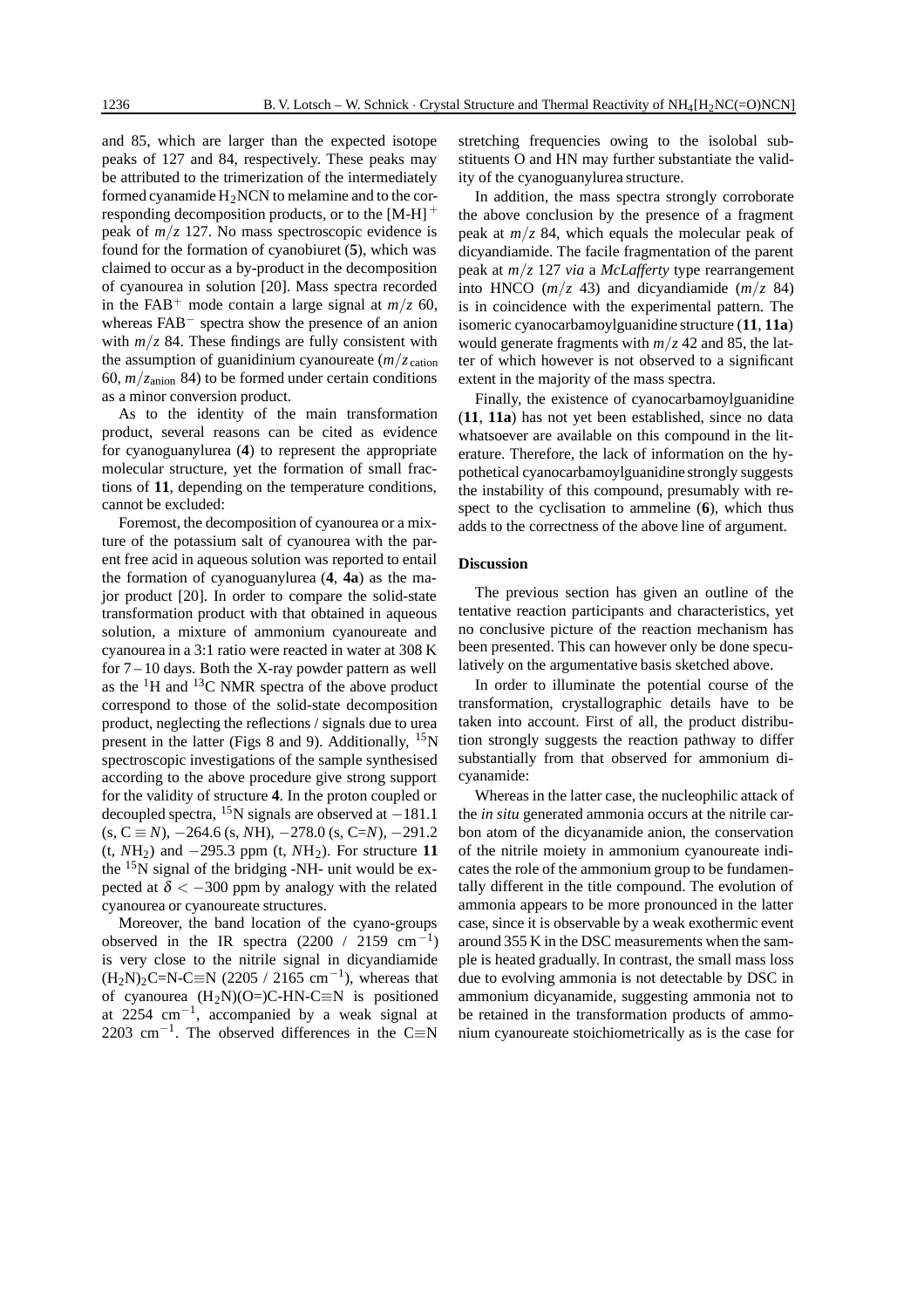

Scheme 3. Two alternative mechanistic pathways of the solid-state transformation of **1**. The two-step mechanism sketched to the right is characterized by the nucleophilic attack of the intermediately formed cyanamide at the nitrile carbon of a neighboured anion, resulting in cyanoguanylurea (**4**) and urea. The alternative pathway (left) shows the nucleophilic addition of ammonia to the cyanamide carbon C1, leading to urea and the guanidinium salt of cyanourea (**10**) without evolution of one mole ammonia.



Scheme 4. Tentative reaction mechanism leading to the isomeric cyanocarbamoylguanidine (**11**) and urea by the action of the amide nitrogen of **1** as nucleophile. Subsequent cyclisation of cyanocarbamoylguanidine to ammeline (**6**) may be favoured under certain temperature conditions.

ammonium dicyanamide. As described previously, the overall assembly of the ions shows a tendency towards  $H \cdot \cdot \cdot O$  hydrogen bonding in the present case, which is in contrast to the molecular arrangement in ammonium dicyanamide  $(H \cdots N$  bonding) and may therefore significantly alter the solid-state reactivity as compared to the latter.

In ammonium dicyanamide, the trajectory of the protons during the transformation is directed towards the terminal and, to a lesser extent, to the central nitrogen atoms of the anion. Whereas the nucleophilic attack of the *in situ* generated ammonia can only proceed at one of the chemically equivalent electrophilic carbon atoms in ammonium dicyanamide, leading finally to the molecular compound dicyandiamide in any case,



Scheme 5. Mechanism of the assumed formation of [1 cyanoguanyl-3-guanyl]urea (**12**) from cyanoguanylurea (**4**) by nucleophilic addition of the latter to the intermediately formed cyanamide.

the potential attack of ammonia in the title compound may proceed at two different carbon atoms, leading in each case to different products. The conservation of the nitrile group in one of the products suggests the attack of ammonia to take place at the carbamoyl C2 atom, thereby inducing a breakage of the C2-N3 bond and, ultimately, the generation of urea and cyanamide H2NCN after proton exchange. The intermediately formed cyanamide is prone to consecutive reactions, such as the nucleophilic attack at a neighboured nitrile carbon to form cyanoguanylurea (**4**) (Scheme 3, right). An alternative scenario resulting in a different product distribution comes into play if ammonia is not evolved from the sample, but adds to the cyanamide intermediate to form the stable guanidinium cation, thereby blocking the nucleophilic attack of cyanamide at the parent cyanourea anion (Scheme 3, left). The spectroscopic data suggest the coexistence of both reaction pathways at low temperatures, which are realised by the different targets of the initial nucleophile ammonia. However, the significant mass loss observed in the isothermal DTA / TG experiments (first step 9.1%, final mass loss 16.8%) suggests the former reaction pathway (Scheme 3, right) to be the dominant one. Also, the observed exothermic event at 355 K in the DSC heating curve can be correlated with the evolution of ammonia, which at this stage does not induce significant structural changes as evidenced by X-ray powder diffraction. This may be assessed as further evidence for the facile release of ammonia, necessarily resulting in follow-up proton-transfer reactions. In a consecutive reaction, the main product cyanoguanylurea may further act as a nucleophile, attacking the intermediate cyanamide to form [1-cyanoguanyl-3-guanyl]urea (**12**), which is detected as a side phase by mass spectrometry (Scheme 5).

Since the reaction sequence leading to the observed products proceeds in the solid state and, hence, is dominated by little molecular freedom, the pre-orientation of the reactive centres is assumed to be such that the diffusion length necessary for the reaction to occur is minimised. Taking into account the thermal behaviour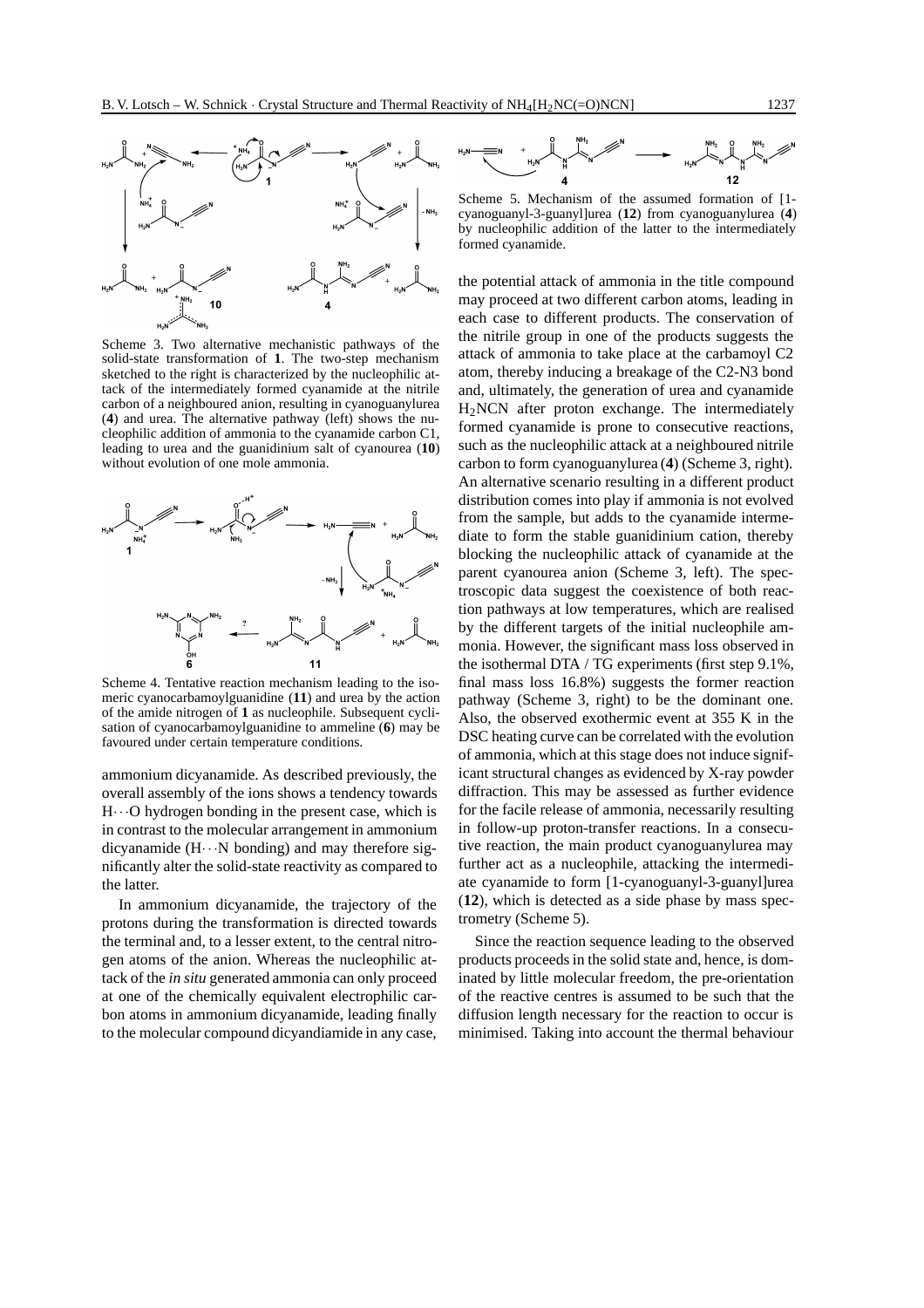of the lattice parameters, a competing reaction pathway may become increasingly favoured. Since the anions are arranged in a head-to-tail manner along [001], the amide group of one anion is located close to the nitrile moiety of a neighboured anion  $(N4 \cdots C1)$  355 pm at 140 K) (Fig. 1). Owing to the anomalous contraction of the *c*-axis with rising temperature, the reactive centres move closer and a nucleophilic attack of the amide N4 at C1 prior to or after breakage of the C2-N3 bond would lead to the isomeric cyanocarbamoylguanidine structure (**11**) as sketched in Scheme 4.

Although this reaction pathway seems to be facile in terms of the structural arrangement, no evidence has been found for the formation of **11** as discussed above. It may however not be excluded that under certain reaction conditions the formation of this isomer **11** is favoured, presumably followed by rapid cyclisation to ammeline, which is found as the major product in the DSC experiments (Scheme 4).

#### **Conclusion**

The novel compound ammonium cyanoureate has been synthesised and characterized by single-crystal X-ray diffraction and its solid-state decomposition elucidated with respect to the principle intermediates and reaction products. The thermal behaviour was found to be very sensitive to the temperature conditions and may yield a complex mixture of products owing to several competing reaction pathways. Whereas in a closed system the formation of urea and ammeline is favoured beyond 410 K, under optimised conditions at 358 K cyanoguanylurea has been identified as a main product besides urea. The detection of the guanidinium salt of cyanourea in varying amounts depending on the reaction conditions corroborates the formation of cyanamide as a reaction intermediate. In spite of its complexity, the transformation proceeds in the solid phase, resulting in a microcrystalline mixture of the reaction products. Thus, the thermal reactivity of ammonium cyanoureate fundamentally differs from the related compound ammonium dicyanamide which may tentatively be correlated with the differing hydrogen bonding network, resulting in a more facile release of ammonia, and the altered reactivity of the anion due to the presence of an electrophilic amide carbon. The above example further demonstrates the interplay between the chemical functionality and the reaction conditions, leading to a variety of possible reaction pathways different from those in solution,

which are not significantly limited by the rigid crystal lattice.

#### **Experimental Section**

#### *Synthesis*

Ammonium cyanoureate was synthesised by neutralisation of the free acid cyanourea with aqueous ammonia. Typically, to 500 mg (5.9 mmol) cyanourea were added  $1 3$  ml (13.3 mmol) conc. NH<sub>3</sub> solution (Merck, 25%) and the white suspension dissolved in 12 ml water ( $pH = 9 - 10$ ) and stirred for one hour. Afterwards the solution is filtered and left for crystallisation by slow evaporation. Cyanourea was synthesised by loading 8.0 g (50.6 mmol) urea-phosphate (Fluka,  $\geq$  98%) on a strongly acidic ion exchange resin (Merck, Ionenaustauscher I,  $H^+$ -Form, Art. 4765), washing the resin with 1.0 l water and pouring a solution of 1.0 g (11.2 mmol) sodium dicyanamide Na $[N(CN)_2]$  | (Fluka,  $>$ 96%, 0.5 M) onto the column. As a result, the dicyanamide is converted into cyanourea by acid hydrolysis without ion exchange taking place. A more convenient and direct synthesis for cyanourea, however, is the alkaline hydrolysis of dicyandiamide in boiling 3N NaOH solution for 2 hours, which is described in detail elsewhere  $[24, 26]$ . <sup>1</sup>H NMR  $(400.0 \text{ MHz}, \text{ DMSO-d}_6): \delta = 7.2 \text{ (s, 4H, NH}_4), 5.3 \text{ (s, 2H, 1)}$  $NH_2$ ). – <sup>13</sup>C{<sup>1</sup>H} NMR (100.5 MHz, DMSO-d<sub>6</sub>):  $\delta = 123.5$  $(C \equiv N)$ , 167.0  $(C = 0)$ . MS  $(FAB^{-}, 6 \text{ kV})$ :  $m/z(\%) = 84(11)$  $[H<sub>2</sub>NC(=O)NCN<sup>-</sup>].$ 

Cyanoguanylurea was synthesised according to the procedure described in [20] by constantly stirring 706 mg (6.9 mmol) of ammonium cyanoureate with 196 mg  $(2.3 \text{ mmol})$  of cyanourea in 15 ml water at 308 K. After  $3-4$ days, the white product started to precipitate, yet the reaction was maintained for another  $4-5$  days and the insoluble product isolated by filtration. In order to increase the yield, 100 mg cyanourea was added to the filtrate and the mixture again subjected the above reaction conditions.

The thermal conversion of ammonium cyanoureate was either effected under "DSC conditions" as described in the *Thermal analysis* section, or probed by heating the sample, which was placed in an unsealed  $Al_2O_3$  crucible contained in a glass tube, with 1 K min<sup>-1</sup> from 293 K to various temperatures between 400 and 463 K under pressure equalisation ("DTA conditions"). Isothermal measurements were typically conducted under the same conditions using target temperatures between 358 and 368 K. The annealing time ranged between 20 and 60 h.

#### *X-ray diffraction*

X-ray diffraction data of a  $NH_4[H_2NC(=O)NCN]$  single crystal were collected at 140 K and between 343 and 351 K (high temperature measurements) on a four-circle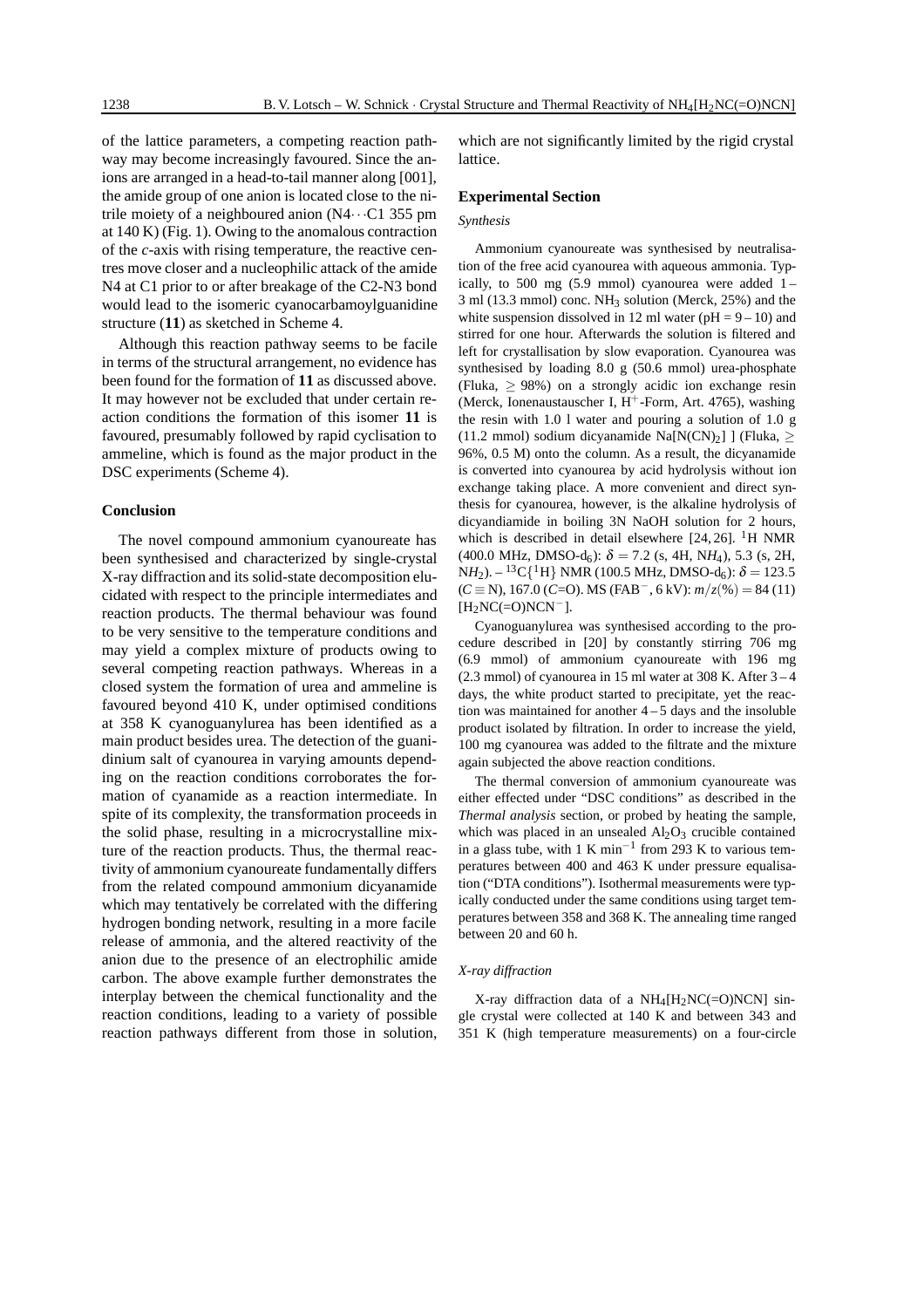diffractometer (STOE Stadi 4) equipped with a 600 Series Cryostream Cooler (Oxford Cryosystems), using graphite monochromated Mo-K<sub>α</sub> radiation ( $\lambda = 71.073$  pm). The starting temperature for the high temperature measurements was adjusted by applying heating rates of approx.  $1 \text{ K min}^{-1}$ . The crystal structure was solved by direct methods employing the program SHELXTS-97 [27] and refined on  $F^2$ using the full-matrix least-squares method implemented in SHELXTL-97 [28]. A semi-empirical absorption correction based on psi-scans was applied. The positions of all hydrogen atoms could be determined unequivocally from difference Fourier syntheses and all non-hydrogen atoms were refined anisotropically. Details of the structure determination and crystallographic data are summarised in Table 1. Intramolecular distances and angles are listed in Table 2. Further details of the crystal structure investigation are available from the Fachinformationszentrum Karlsruhe, D-76344 Eggenstein-

Leopoldshafen (Germany), on quoting the depository number CSD-414279, the name of the authors, and citation of the paper. High temperature *in situ* X-ray diffractometry was per-

formed on a STOE Stadi P powder diffractometer (Ge(111) monochromated Mo-K<sub>α1</sub> radiation,  $\lambda = 70.093$  pm), with an integrated furnace using unsealed quartz capillaries. The data collection was restricted to a  $2\theta$  range of  $7 - 15.5^\circ$  and a single scan collection time of 11 minutes. The sample was heated up to the starting temperature (358 K) by applying a heating rate of 5 K min−<sup>1</sup> and subsequently tempered for 20 h.

### *Vibrational spectroscopy*

FTIR measurements were carried out on a Bruker IFS 66v/S spectrometer scanning a range from 400 to 4000 cm−1. The samples were prepared as a KBr pellet (5 mg sample, 500 mg KBr) under atmospheric conditions.

- [1] J. Shorter, Chem. Soc. Rev. **7**, 1 (1978).
- [2] J. D. Dunitz, K. D. M. Harris, R. L. Johnston, B. M. Kariuki, E. J. MacLean, K. Psallidas, W. B. Schweizer, R. R. Tykwinski, J. Am. Chem. Soc. **120**, 13274 (1998).
- [3] C. A. Tsipis, P. A. Karipidis, J. Am. Chem. Soc. **125**, 2307 (2003).
- [4] F. Toda, Organic Solid-State Reactions, Kluwer Academic Publishers, Dordrecht (2002).
- [5] A. P. Purdy, E. House, C. F. George, Polyhedron **16**, 3671 (1997).
- [6] E. Irran, B. Jürgens, W. Schnick, Chem. Eur. J. 7, 5372  $(2001)$
- [7] B. Jürgens, E. Irran, J. Schneider, W. Schnick, Inorg. Chem. **39**, 665 (2000).

#### *Thermal analysis*

Thermoanalytical measurements were conducted between RT and 573 K on a Mettler DSC 25 applying a heating rate of 0.5 or 1 K min<sup> $-1$ </sup>. The alumina crucibles used as sample containers were placed in the calorimeter under an atmosphere of dry nitrogen.

For combined DTA/TG measurements at 358 K using a heating ramp of 0.5 or 1 K min<sup>-1</sup> a Setaram thermoanalyser TGA 92-2400 was available. The samples were placed in an unsealed  $Al<sub>2</sub>O<sub>3</sub>$  crucible and the measurements conducted under nitrogen.

## *General methods*

 $^{1}\mathrm{H}$  and  $^{13}\mathrm{C}$  NMR spectra were recorded as DMSO-d<sub>6</sub> solutions on a JEOL Eclipse EX-400 instrument, the chemical shifts being referenced with respect to TMS.

Mass spectra were obtained using a Jeol MStation JMS-700 gas inlet system. The substances were dissolved in a 3 nitrobenzyl alcohol matrix (FAB−, FAB+) on a target and ionized by bombardment with accelerated (6 kV) Xe atoms. For direct insertion probes using DEI+ (70 eV), the sample was suspended in MeOH and heated rapidly on a platinum filament.

## *Acknowledgements*

The authors thank Dipl.-Chem. J. Weigand for the donation of cyanourea, A. Lieb and Dipl.-Chem. U. Baisch for the single-crystal data collection, W. Wünschheim and Dipl.-Min. S. Schmid for conducting the DSC and DTA/TG measurements, Dr. G. Fischer and D. Ewald, as well as Priv.-Doz. Dr. K. Karaghiosoff for carrying out the mass spectrometric and NMR measurements, respectively. Financial support from the Fonds der Chemischen Industrie (scholarship for B. V. Lotsch) and the Deutsche Forschungsgemeinschaft is gratefully acknowledged.

- [8] B. Jürgens, E. Irran, W. Schnick, J. Solid State Chem. **157**, 241 (2001).
- [9] W. Madelung, E. Kern, Liebigs Ann. Chem. **427**, 1 (1922).
- [10] B. Jürgens, H. A. Höppe, E. Irran, W. Schnick, Inorg. Chem. **41**, 4849 (2002).
- [11] B. V. Lotsch, J. Senker, W. Kockelmann, W. Schnick, J. Solid State Chem. **176**, 180 (2003).
- [12] B. V. Lotsch, J. Senker, W. Schnick, Inorg. Chem. **43**, 895 (2004).
- [13] F. Hallwachs, Liebigs Ann. Chem. **153**, 293 (1870).
- [14] Yu. I. Mushkin, A. I. Finkel'shtein, Russ. J. Gen. Chem. **33**, 1883 (1963).
- [15] J. S. Blair, G. E. P. Smith, J. Am. Chem. Soc. **56**, 907 (1934).